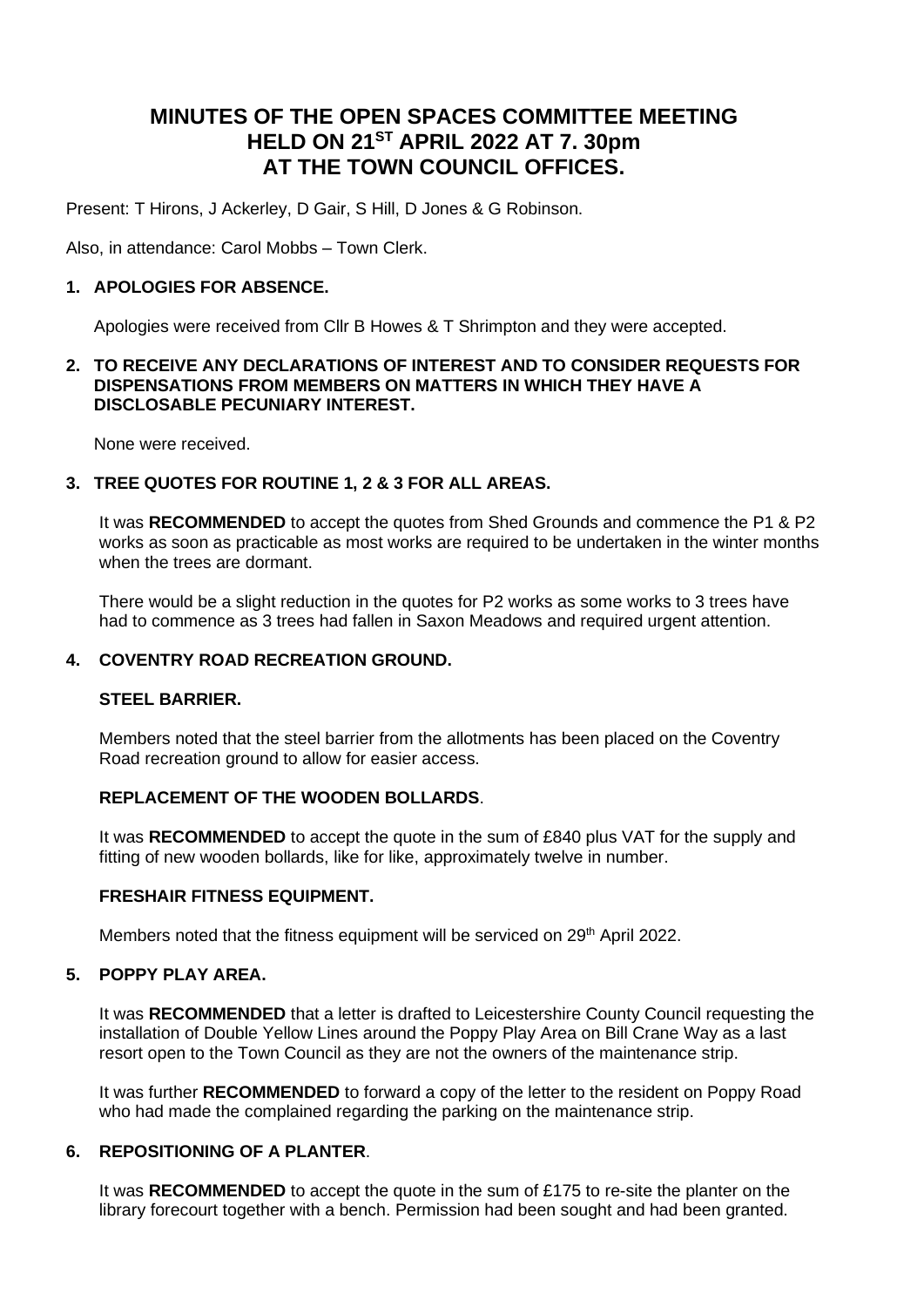# **7. BLOOMING LUTTERWORTH – Roots of Remembrance Project.**

Members noted the details of the project outlining the Roots of Remembrance and that Blooming Lutterworth are organising a dedicated opening ceremony.

#### **NEW PROJECT**.

Members **RECOMMENDED** to offer their support for the new project for Stoney Hollow. Whilst there are no current set plans the Town Council also offered their support in applying for Section 106 grants to complete the project.

# **QUEENS JUBILEE**.

Members **RECOMMENDED** granting Blooming Lutterworth permission to place removable planters around the War Memorial Cross with suitable coloured planting (purple) for the Queens Jubilee and had sought to confirm this with the Lutterworth Royal British Legion who were also in agreement.

#### **8. RUBBISH BINS.**

#### **NEW BINS**.

This agenda item has been deferred to the next Town Council meeting dated 10<sup>th</sup> May 2022 following a joint meeting with Harborough District Council and the Town Council to be held on 25<sup>th</sup> April 2022 in which there is an agenda item to discuss new bins and the waste disposal.

#### **PURCHASE OF NEW BINS**.

As per agenda item 8 above this item has also been deferred to the Town Council meeting dated  $10^{th}$  May 2022.

# **9 MEMORIAL GARDENS FLOORING.**

It was **RECOMMENDED** to obtain quotes from qualified paving contractors for the relaying of the Memorial Gardens flooring rather than the maintenance team complete the works due to it being a specialist craft.

# **10**. **HDC ROAD SWEEPER SERVICES**.

Member noted the information to request the road sweeper with the metal wheeled sweeper for Crescent Road due to the amount of moss on the Car Park.

# **11. BUS SHELTERS.**

It was **RECOMMENDED** to defer the agenda until after a letter was drafted to Leicestershire County Council requesting the information in respect of Section 106 monies for Lutterworth was received by them for the provision of "safe, integrated, efficient and economic" transport services. This was to include electronic signboards giving bus information – yet this facility is not available.

It was further **RECOMMENDED** to forward the quote received from GW Shelter Solutions for the missing or replacement items required to bring the all the Town's bus shelters back to standard in the sum of £5874.00.

# **12. Successful Section 106 Applications**.